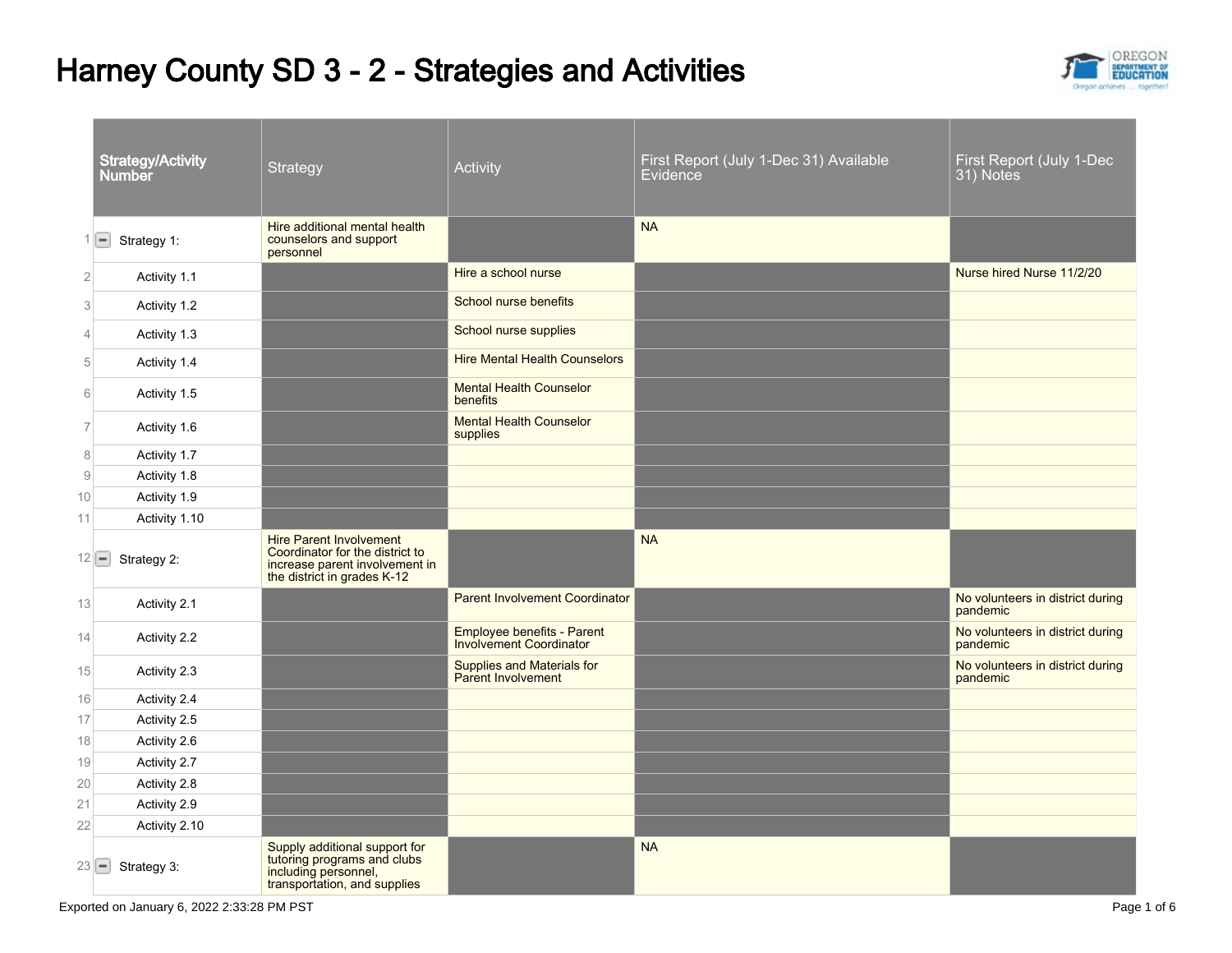| <b>First</b><br>Report<br>(July 1-Dec<br>31) Rating | Second Report (Jan 1-<br>March 31) Available<br>Evidence <sup>®</sup> | Second Report (Jan 1-<br>March 31) Notes    | Second<br>Report<br>(Jan 1-<br>March 31)<br>Rating | Third Report (4/1- 6/30 or<br>9/30) Avail. Evidence              | Third Report (April 1-<br>June 30/Sept 30)<br><b>Notes</b> | <b>Third</b><br>Report<br>(April 1-<br>June<br>30/Sept 30)<br>Rating |
|-----------------------------------------------------|-----------------------------------------------------------------------|---------------------------------------------|----------------------------------------------------|------------------------------------------------------------------|------------------------------------------------------------|----------------------------------------------------------------------|
|                                                     | Payroll documentation.<br><b>Receipts</b>                             |                                             |                                                    | Payroll documentation.<br>Receipts                               |                                                            |                                                                      |
|                                                     |                                                                       | On payroll                                  |                                                    | <b>Hired</b>                                                     | On Payroll                                                 |                                                                      |
|                                                     |                                                                       | On payroll                                  |                                                    |                                                                  | On Payroll                                                 |                                                                      |
|                                                     |                                                                       | Supplies ordered                            |                                                    |                                                                  | Supplies ordered                                           |                                                                      |
|                                                     |                                                                       |                                             |                                                    |                                                                  | On payroll                                                 |                                                                      |
|                                                     |                                                                       |                                             |                                                    |                                                                  | On payroll                                                 |                                                                      |
|                                                     |                                                                       |                                             |                                                    |                                                                  | Supplies ordered                                           |                                                                      |
|                                                     |                                                                       |                                             |                                                    |                                                                  |                                                            |                                                                      |
|                                                     |                                                                       |                                             |                                                    |                                                                  |                                                            |                                                                      |
|                                                     |                                                                       |                                             |                                                    |                                                                  |                                                            |                                                                      |
|                                                     | No New Evidence                                                       |                                             |                                                    | No New Evidence                                                  |                                                            |                                                                      |
|                                                     |                                                                       | No volunteer in district during<br>pandemic |                                                    |                                                                  | No volunteer in district<br>during pandemic                |                                                                      |
|                                                     |                                                                       | No volunteer in district during<br>pandemic |                                                    |                                                                  | No volunteer in district<br>during pandemic                |                                                                      |
|                                                     |                                                                       | No volunteer in district during<br>pandemic |                                                    |                                                                  | No volunteer in district<br>during pandemic                |                                                                      |
|                                                     |                                                                       |                                             |                                                    |                                                                  |                                                            |                                                                      |
|                                                     |                                                                       |                                             |                                                    |                                                                  |                                                            |                                                                      |
|                                                     |                                                                       |                                             |                                                    |                                                                  |                                                            |                                                                      |
|                                                     |                                                                       |                                             |                                                    |                                                                  |                                                            |                                                                      |
|                                                     |                                                                       |                                             |                                                    |                                                                  |                                                            |                                                                      |
|                                                     | No New Evidence                                                       |                                             |                                                    | Payroll for drivers as well as<br>receipts for fuel and supplies |                                                            |                                                                      |
|                                                     |                                                                       |                                             |                                                    |                                                                  |                                                            |                                                                      |

Exported on January 6, 2022 2:33:28 PM PST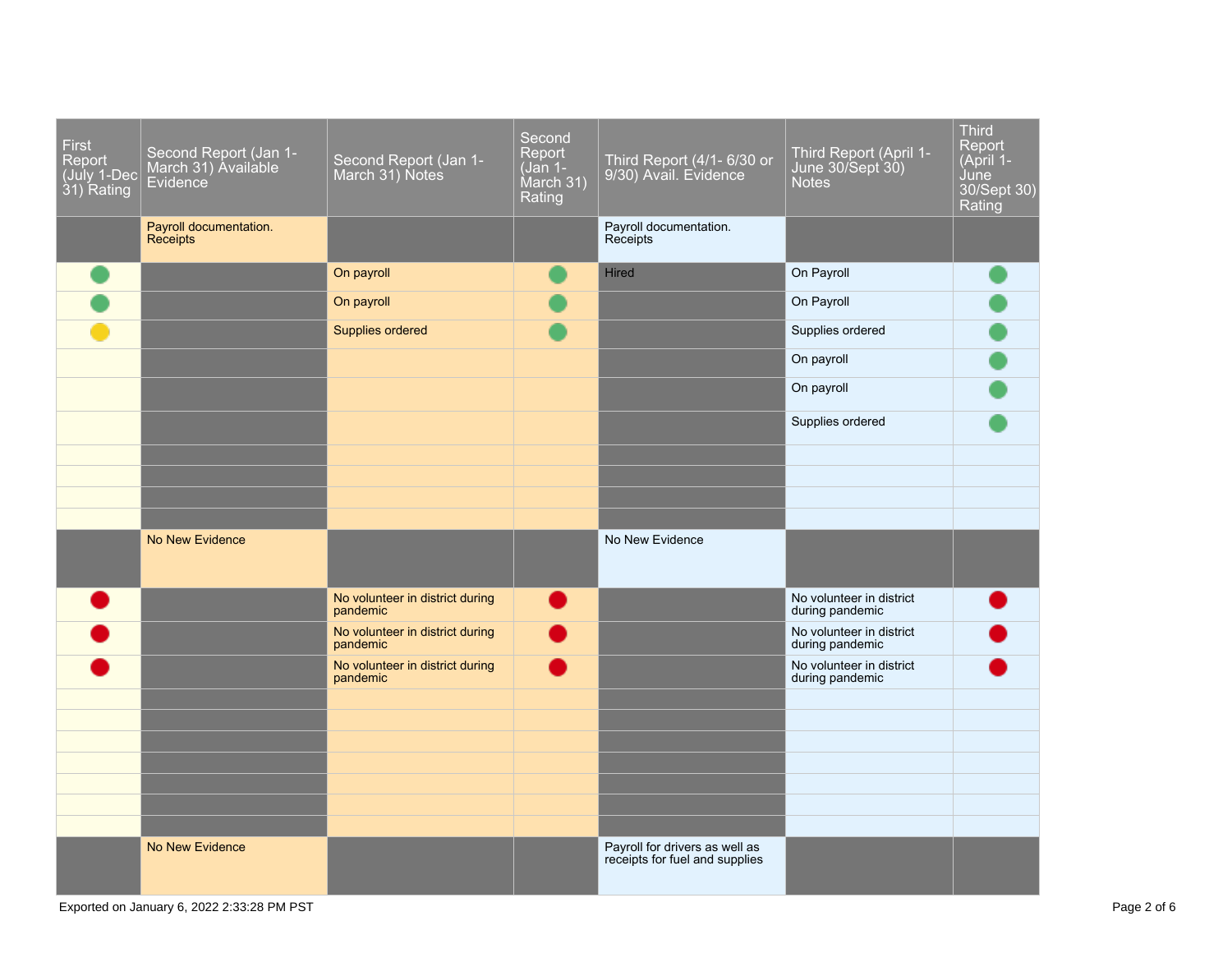|          | <b>Strategy/Activity</b><br><b>Number</b> | Strategy                                                                                                | Activity                                                               | First Report (July 1-Dec 31) Available<br>Evidence | First Report (July 1-Dec<br>31) Notes                                    |
|----------|-------------------------------------------|---------------------------------------------------------------------------------------------------------|------------------------------------------------------------------------|----------------------------------------------------|--------------------------------------------------------------------------|
| 24       | Activity 3.1                              |                                                                                                         | Tutor support at Tu-wa-ki-nobi<br>during the school year and<br>summer |                                                    | Tutoring center closed due to<br>pandemic                                |
| 25       | Activity 3.2                              |                                                                                                         | Transportation for after school<br>activites                           |                                                    | <b>Starts in March</b>                                                   |
| 26       | Activity 3.3                              |                                                                                                         | <b>Start additional Clubs</b>                                          |                                                    |                                                                          |
| 27       | Activity 3.4                              |                                                                                                         |                                                                        |                                                    |                                                                          |
| 28       | Activity 3.5                              |                                                                                                         |                                                                        |                                                    |                                                                          |
| 29       | Activity 3.6                              |                                                                                                         |                                                                        |                                                    |                                                                          |
| 30       | Activity 3.7                              |                                                                                                         |                                                                        |                                                    |                                                                          |
| 31       | Activity 3.8                              |                                                                                                         |                                                                        |                                                    |                                                                          |
| 32       | Activity 3.9                              |                                                                                                         |                                                                        |                                                    |                                                                          |
| 33       | Activity 3.10                             |                                                                                                         |                                                                        |                                                    |                                                                          |
| $34$ $-$ | Strategy 4:                               | <b>Student Mental and Behavioral</b><br>Health will greatly improve with<br>fewer classroom disruptions |                                                                        | <b>NA</b>                                          |                                                                          |
| 35       | Activity 4.1                              |                                                                                                         | Secure Entryway systems at<br>Elementary and Middle School             |                                                    | Safety measure added to plan -<br>should have installed before<br>summer |
| 36       | Activity 4.2                              |                                                                                                         | <b>New Phone System</b>                                                |                                                    |                                                                          |
| 37       | Activity 4.3                              |                                                                                                         |                                                                        |                                                    |                                                                          |
| 38       | Activity 4.4                              |                                                                                                         |                                                                        |                                                    |                                                                          |
| 39       | Activity 4.5                              |                                                                                                         |                                                                        |                                                    |                                                                          |
| 40       | Activity 4.6                              |                                                                                                         |                                                                        |                                                    |                                                                          |
| 41       | Activity 4.7                              |                                                                                                         |                                                                        |                                                    |                                                                          |
| 42       | Activity 4.8                              |                                                                                                         |                                                                        |                                                    |                                                                          |
| 43       | Activity 4.9                              |                                                                                                         |                                                                        |                                                    |                                                                          |
| 44       | Activity 4.10                             |                                                                                                         |                                                                        |                                                    |                                                                          |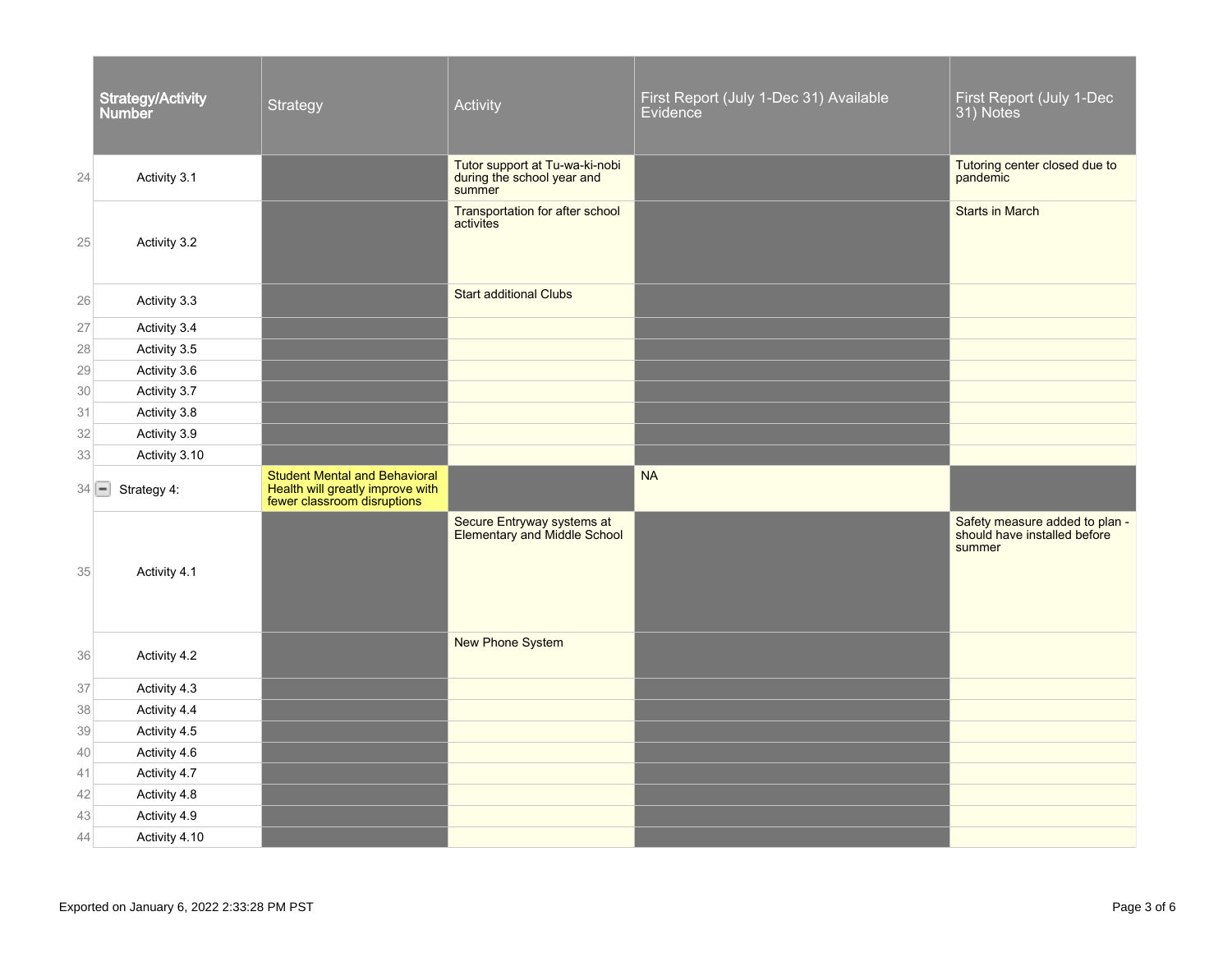| <b>First</b><br>Report<br>July 1-Dec<br>31) Rating | Second Report (Jan 1-<br>March 31) Available<br><b>Evidence</b> | Second Report (Jan 1-<br>March 31) Notes                                                                                                                                                          | Second<br>Report<br>(Jan 1-<br>March 31)<br>Rating | Third Report (4/1- 6/30 or<br>9/30) Avail. Evidence | Third Report (April 1-<br>June 30/Sept 30)<br><b>Notes</b>                                                                                                                                    | <b>Third</b><br>Report<br>(April 1-<br>June<br>30/Sept 30)<br>Rating |
|----------------------------------------------------|-----------------------------------------------------------------|---------------------------------------------------------------------------------------------------------------------------------------------------------------------------------------------------|----------------------------------------------------|-----------------------------------------------------|-----------------------------------------------------------------------------------------------------------------------------------------------------------------------------------------------|----------------------------------------------------------------------|
|                                                    |                                                                 | Tutoring center closed due to<br>pandemic                                                                                                                                                         |                                                    |                                                     | Tutoring center closed                                                                                                                                                                        |                                                                      |
|                                                    |                                                                 | Transportation started, but has<br>not been billed to this account<br>yet. Will make sure it is JV'd<br>over to SSA for next report, but<br>we did run bus routes for after<br>school activities. |                                                    |                                                     | We ran a bus for after<br>school activities for both<br>high school and middle<br>school.                                                                                                     |                                                                      |
|                                                    |                                                                 |                                                                                                                                                                                                   |                                                    |                                                     | Funded equipment for<br>Robotics club start up                                                                                                                                                |                                                                      |
|                                                    |                                                                 |                                                                                                                                                                                                   |                                                    |                                                     |                                                                                                                                                                                               |                                                                      |
|                                                    |                                                                 |                                                                                                                                                                                                   |                                                    |                                                     |                                                                                                                                                                                               |                                                                      |
|                                                    |                                                                 |                                                                                                                                                                                                   |                                                    |                                                     |                                                                                                                                                                                               |                                                                      |
|                                                    |                                                                 |                                                                                                                                                                                                   |                                                    |                                                     |                                                                                                                                                                                               |                                                                      |
|                                                    | <b>No New Evidence</b>                                          |                                                                                                                                                                                                   |                                                    | Receipts                                            |                                                                                                                                                                                               |                                                                      |
|                                                    |                                                                 | Camera and entryway door lock<br>system has started install, but<br>not sure it was paid in this                                                                                                  | O                                                  |                                                     | Camera system was<br>installed at both the                                                                                                                                                    |                                                                      |
|                                                    |                                                                 | second reporting period.                                                                                                                                                                          |                                                    |                                                     | elmentary and middle<br>school. The door lock<br>system has not yet been<br>installed as the maintenance<br>department has had a hard<br>time engaging with door<br>suppliers and installers. |                                                                      |
|                                                    |                                                                 |                                                                                                                                                                                                   |                                                    |                                                     | New Phone system district-<br>wide installed over the<br>summer                                                                                                                               |                                                                      |
|                                                    |                                                                 |                                                                                                                                                                                                   |                                                    |                                                     |                                                                                                                                                                                               |                                                                      |
|                                                    |                                                                 |                                                                                                                                                                                                   |                                                    |                                                     |                                                                                                                                                                                               |                                                                      |
|                                                    |                                                                 |                                                                                                                                                                                                   |                                                    |                                                     |                                                                                                                                                                                               |                                                                      |
|                                                    |                                                                 |                                                                                                                                                                                                   |                                                    |                                                     |                                                                                                                                                                                               |                                                                      |
|                                                    |                                                                 |                                                                                                                                                                                                   |                                                    |                                                     |                                                                                                                                                                                               |                                                                      |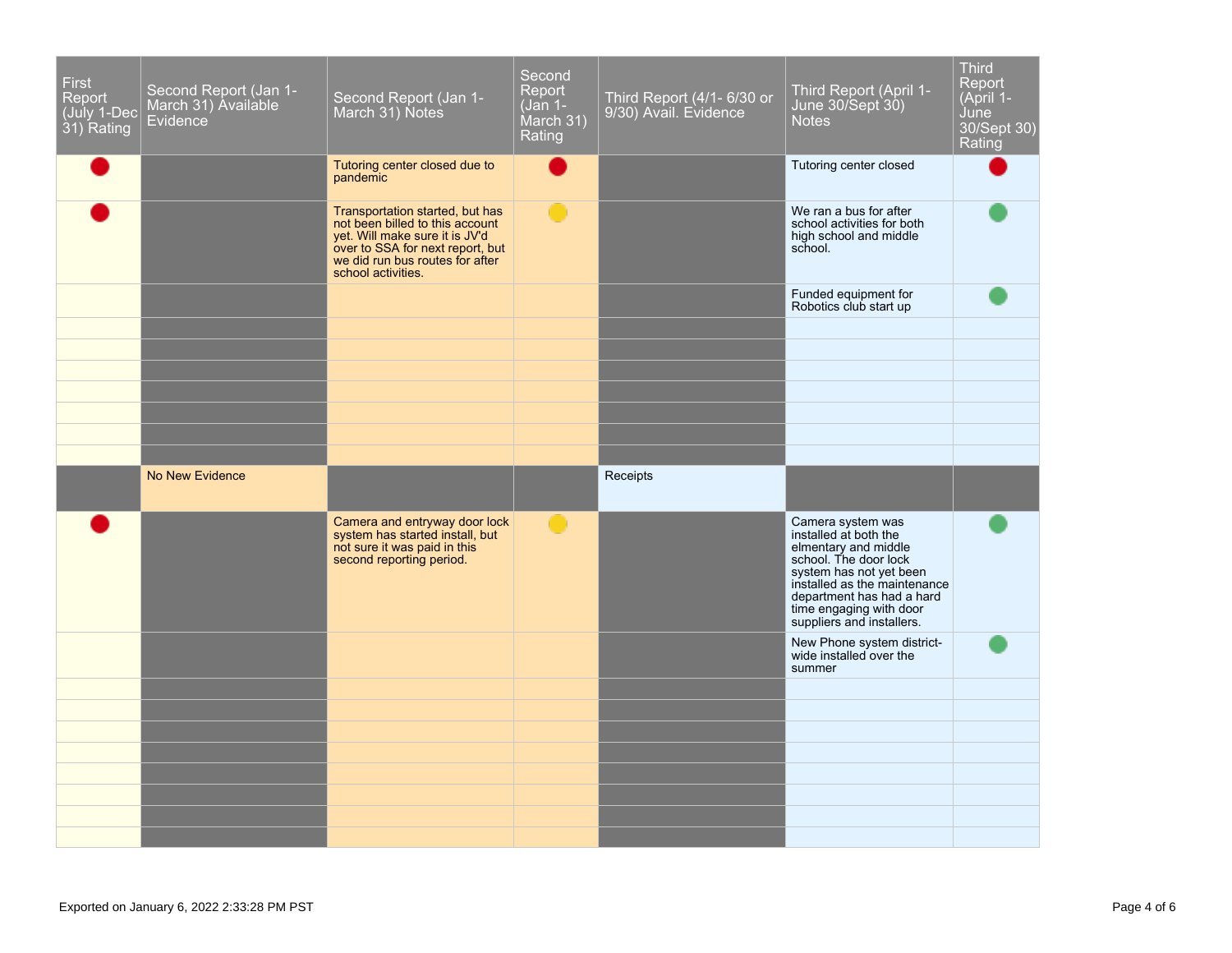|          | <b>Strategy/Activity</b><br><b>Number</b> | Strategy                                                                                                                     | Activity                                                       | First Report (July 1-Dec 31) Available<br>Evidence | First Report (July 1-Dec<br>31) Notes |
|----------|-------------------------------------------|------------------------------------------------------------------------------------------------------------------------------|----------------------------------------------------------------|----------------------------------------------------|---------------------------------------|
| $45$ $-$ | Strategy 5:                               | Create a kindergarten transition<br>program for those students who<br>do not have access to a<br>preschool program currently |                                                                | <b>NA</b>                                          |                                       |
| 46       | Activity 5.1                              |                                                                                                                              | Kindergarten Transition<br>Program - Licensed Staff            |                                                    | To take place in summer               |
| 47       | Activity 5.2                              |                                                                                                                              | Kindergarten Transition<br>Program - Classified Staff          |                                                    | To take place in summer               |
| 48       | Activity 5.3                              |                                                                                                                              | Kindergarten Transition<br>Program - Supplies and<br>Materials |                                                    | To take place in summer               |
| 49       | Activity 5.4                              |                                                                                                                              |                                                                |                                                    |                                       |
| 50       | Activity 5.5                              |                                                                                                                              |                                                                |                                                    |                                       |
| 51       | Activity 5.6                              |                                                                                                                              |                                                                |                                                    |                                       |
| 52       | Activity 5.7                              |                                                                                                                              |                                                                |                                                    |                                       |
| 53       | Activity 5.8                              |                                                                                                                              |                                                                |                                                    |                                       |
| 54       | Activity 5.9                              |                                                                                                                              |                                                                |                                                    |                                       |
| 55       | Activity 5.10                             |                                                                                                                              |                                                                |                                                    |                                       |
| 56       |                                           |                                                                                                                              |                                                                |                                                    |                                       |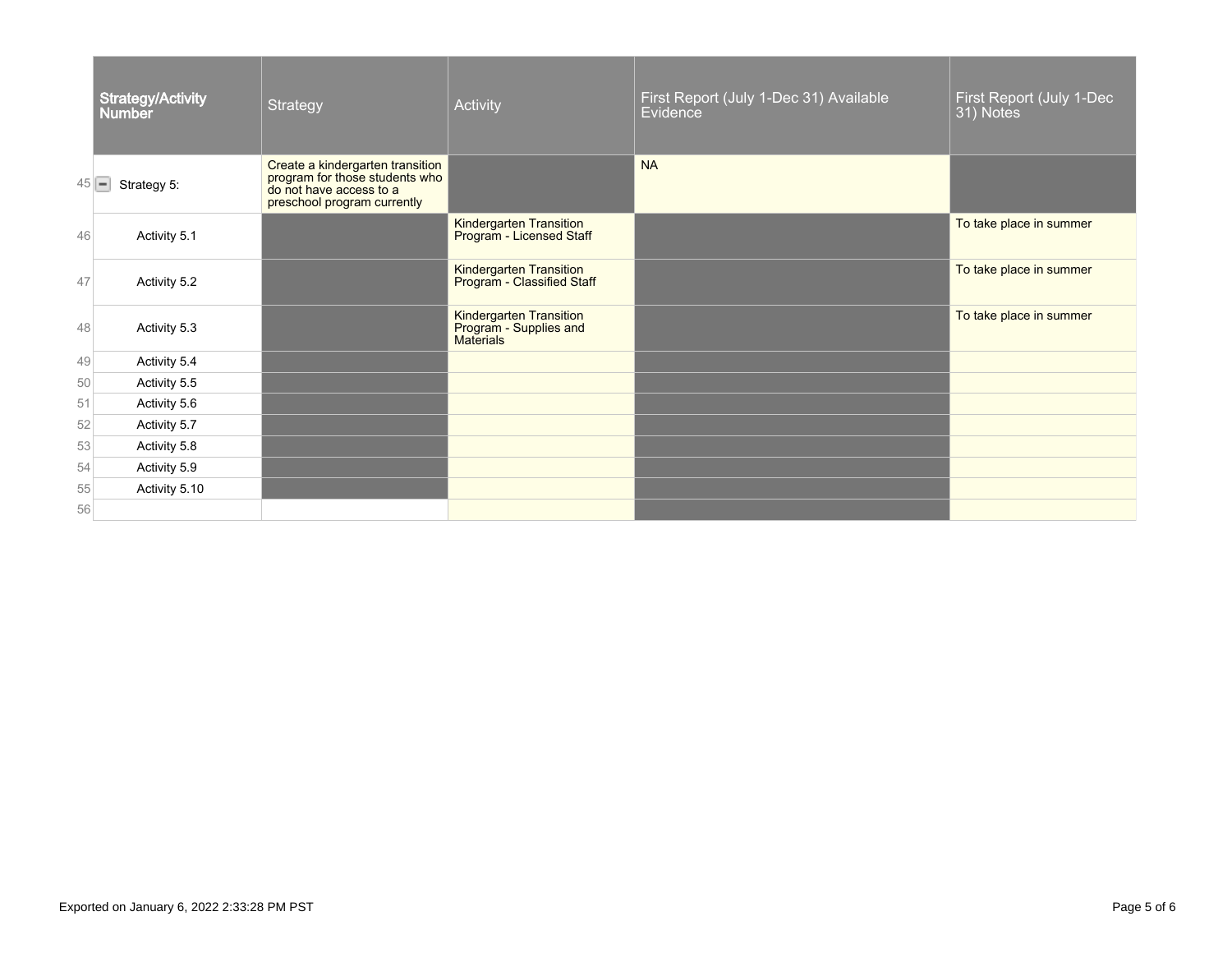| <b>First</b><br>Report<br>(July 1-Dec<br>31) Rating | Second Report (Jan 1-<br>March 31) Available<br>Evidence <sup>®</sup> | Second Report (Jan 1-<br>March 31) Notes | Second<br>Report<br>(Jan 1-<br>March 31)<br>Rating | Third Report (4/1- 6/30 or | Third Report (April 1-<br>June 30/Sept 30)<br><b>Notes</b>      | <b>Third</b><br>Report<br>(April 1-<br>June<br>30/Sept 30)<br>Rating |
|-----------------------------------------------------|-----------------------------------------------------------------------|------------------------------------------|----------------------------------------------------|----------------------------|-----------------------------------------------------------------|----------------------------------------------------------------------|
|                                                     | Not going to happen this year,<br>no new evidence                     |                                          |                                                    | No New Evidence            |                                                                 |                                                                      |
|                                                     |                                                                       | To take place this summer                |                                                    |                            | We ended up paying for this<br>program through another<br>grant |                                                                      |
|                                                     |                                                                       | To take place this summer                |                                                    |                            | We ended up paying for this<br>program through another<br>grant |                                                                      |
|                                                     |                                                                       | To take place this summer                |                                                    |                            | We ended up paying for this<br>program through another<br>grant |                                                                      |
|                                                     |                                                                       |                                          |                                                    |                            |                                                                 |                                                                      |
|                                                     |                                                                       |                                          |                                                    |                            |                                                                 |                                                                      |
|                                                     |                                                                       |                                          |                                                    |                            |                                                                 |                                                                      |
|                                                     |                                                                       |                                          |                                                    |                            |                                                                 |                                                                      |
|                                                     |                                                                       |                                          |                                                    |                            |                                                                 |                                                                      |
|                                                     |                                                                       |                                          |                                                    |                            |                                                                 |                                                                      |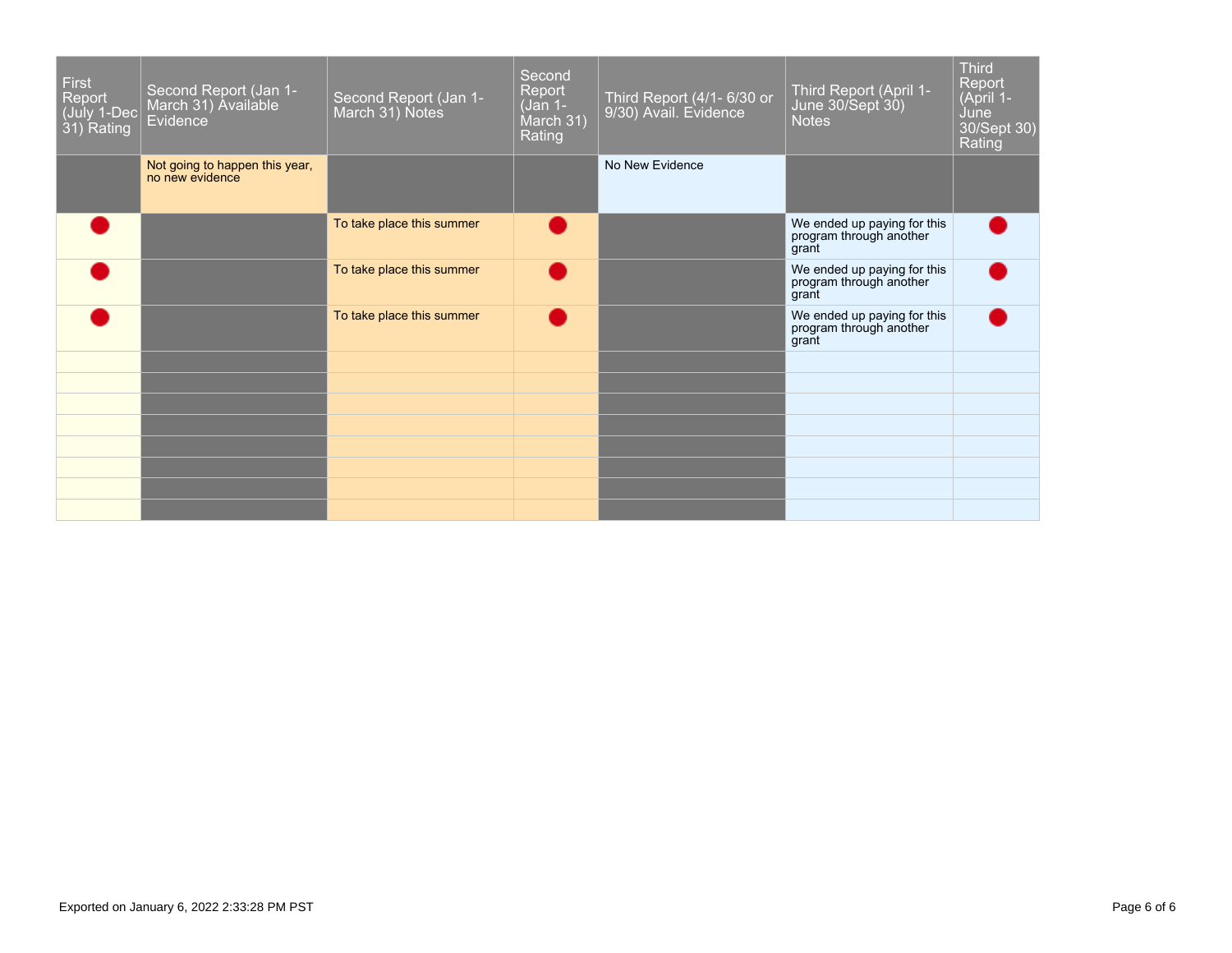# Harney County SD 3 Budget and Quarterly



|                | Activity #            | <b>Proposed Activity</b>                                         | FTE. |
|----------------|-----------------------|------------------------------------------------------------------|------|
| 1              | <b>Total</b><br>$ - $ |                                                                  |      |
| $\overline{2}$ |                       | Hire a School Nurse                                              |      |
| 3              | $\mathbf{2}$          | <b>School Nurse Benefits</b>                                     |      |
| $\overline{4}$ | 3                     | <b>Start up Nursing Supplies and Materials</b>                   |      |
| 5              | 4                     | Tutor support at Tu-wa-ki-nobi during the school year and summer |      |
| 6              | 5                     | Kindergarten Transition Program - Licensed Staff                 |      |
| 7              | 6                     | Kindergarten Transition Program - Classified Staff               |      |
| 8              | 7                     | Kindergarten Transition Program - Supplies and Materials         |      |
| $\mathcal{G}$  | 8                     | Transportation for after school activites                        |      |
| 10             | 9                     | <b>Parent Involvement Coordinator</b>                            |      |
| 11             | 10                    | Employee benefits - Parent Involvement Coordinator               |      |
| 12             | 11                    | Supplies and Materials for Parent Involvement                    |      |
| 13             | 12                    | Secure Entryway systems at Elementary and Middle School          |      |
| 14             |                       | <b>Mental Health Counselors</b>                                  |      |
| 15             |                       | <b>Mental Health Counselor Benefits</b>                          |      |
| 16             |                       | <b>Mental Health Counselor Supplies</b>                          |      |
| 17             |                       | Robotics Equipment for new club that was added                   |      |
| 18             |                       | New Phone System                                                 |      |
| 19             |                       |                                                                  |      |
| 20             |                       |                                                                  |      |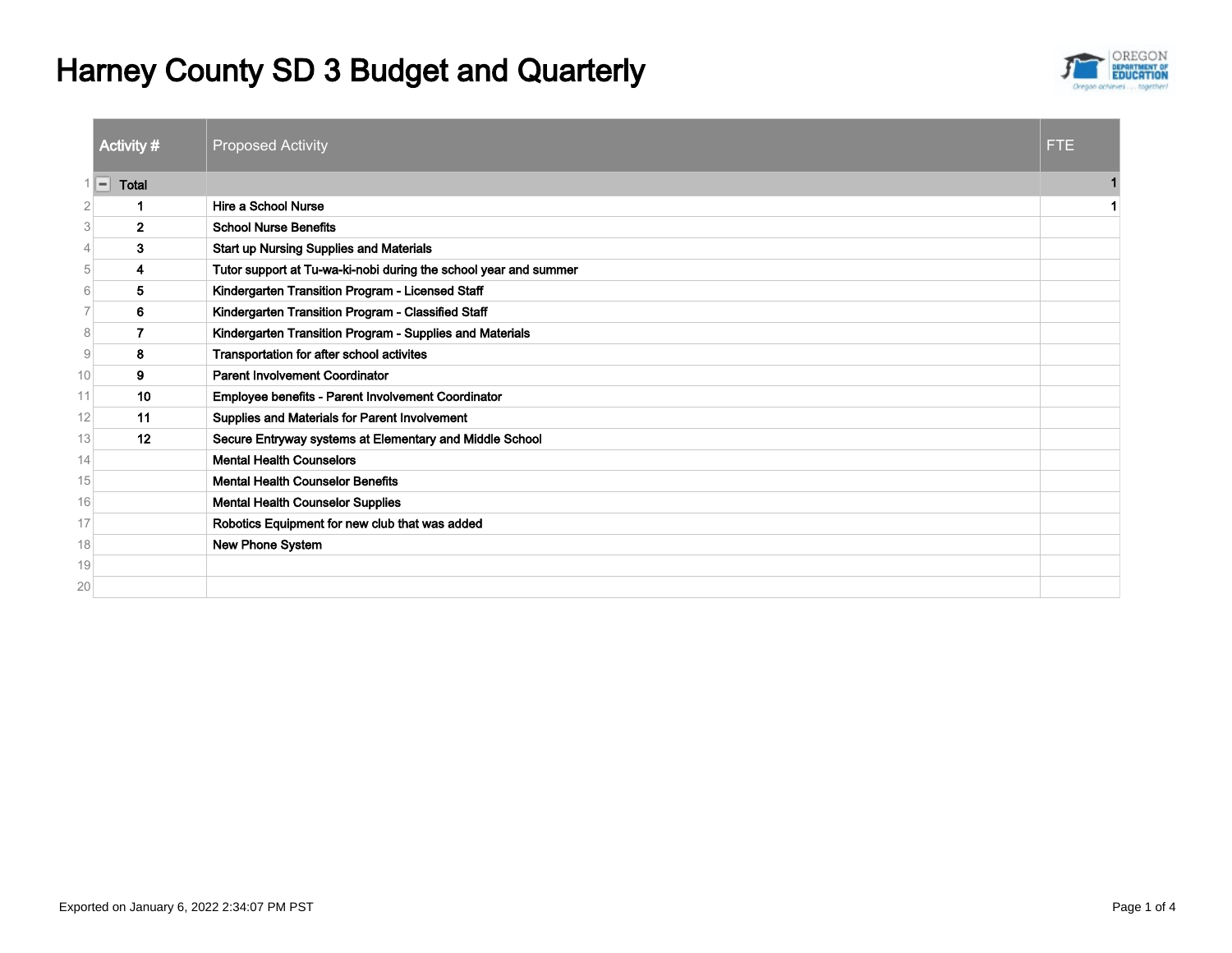| Allowable<br><b>Use</b><br>Category | Object<br>Code | <b>Original Budgeted Amount</b> | <b>Allocation Reduction</b><br>Response | <b>Updated Budgeted</b><br>Amount | First Report (July 1-Dec<br>31) \$ Spent |
|-------------------------------------|----------------|---------------------------------|-----------------------------------------|-----------------------------------|------------------------------------------|
|                                     |                | \$239,061.34                    |                                         | \$239,061.34                      | \$13,253.89                              |
| H&S                                 | 111            |                                 | \$40,040,00 Amount remains the same     | \$40,040.00                       | \$8,008.00                               |
| H&S                                 | 2xx            |                                 | \$26,230.00 Amount remains the same     | \$26,230.00                       | \$5,245.89                               |
| H&S                                 | 4xx            |                                 | \$5,000.00 Amount remains the same      | \$5,000.00                        | \$0.00                                   |
| <b>IIT</b>                          | 13x            |                                 | \$10,000.00 Amount remains the same     | \$10,000.00                       | \$0.00                                   |
| <b>WRE</b>                          | 111            |                                 | \$6,000.00 Amount remains the same      | \$6,000.00                        | \$0.00                                   |
| <b>WRE</b>                          | 112            |                                 | \$4,000.00 Amount remains the same      | \$4,000.00                        | \$0.00                                   |
| <b>WRE</b>                          | $4x^2$         |                                 | \$10,000.00 Amount remains the same     | \$10,000.00                       | \$0.00                                   |
| <b>IIT</b>                          | 33x            |                                 | \$10,000,00 Amount remains the same     | \$10,000.00                       | \$0.00                                   |
| <b>OCG</b>                          | 112            |                                 | \$15,000,00 Amount remains the same     | \$15,000.00                       | \$0.00                                   |
| <b>OCG</b>                          | $2x^2$         |                                 | \$15,000.00 Amount remains the same     | \$15,000.00                       | \$0.00                                   |
| <b>OCG</b>                          | 4xx            |                                 | \$3,000.00 Amount remains the same      | \$3,000.00                        | \$0.00                                   |
| H&S                                 | 5xx            |                                 | \$94.791.34 Amount remains the same     | \$94,791.34                       | \$0.00                                   |
|                                     |                |                                 |                                         |                                   | \$0.00                                   |
|                                     |                |                                 |                                         |                                   | \$0.00                                   |
|                                     |                |                                 |                                         |                                   | \$0.00                                   |
|                                     |                |                                 |                                         |                                   | \$0.00                                   |
|                                     |                |                                 |                                         |                                   | \$0.00                                   |
|                                     |                |                                 |                                         |                                   | \$0.00                                   |
|                                     |                |                                 |                                         |                                   | \$0.00                                   |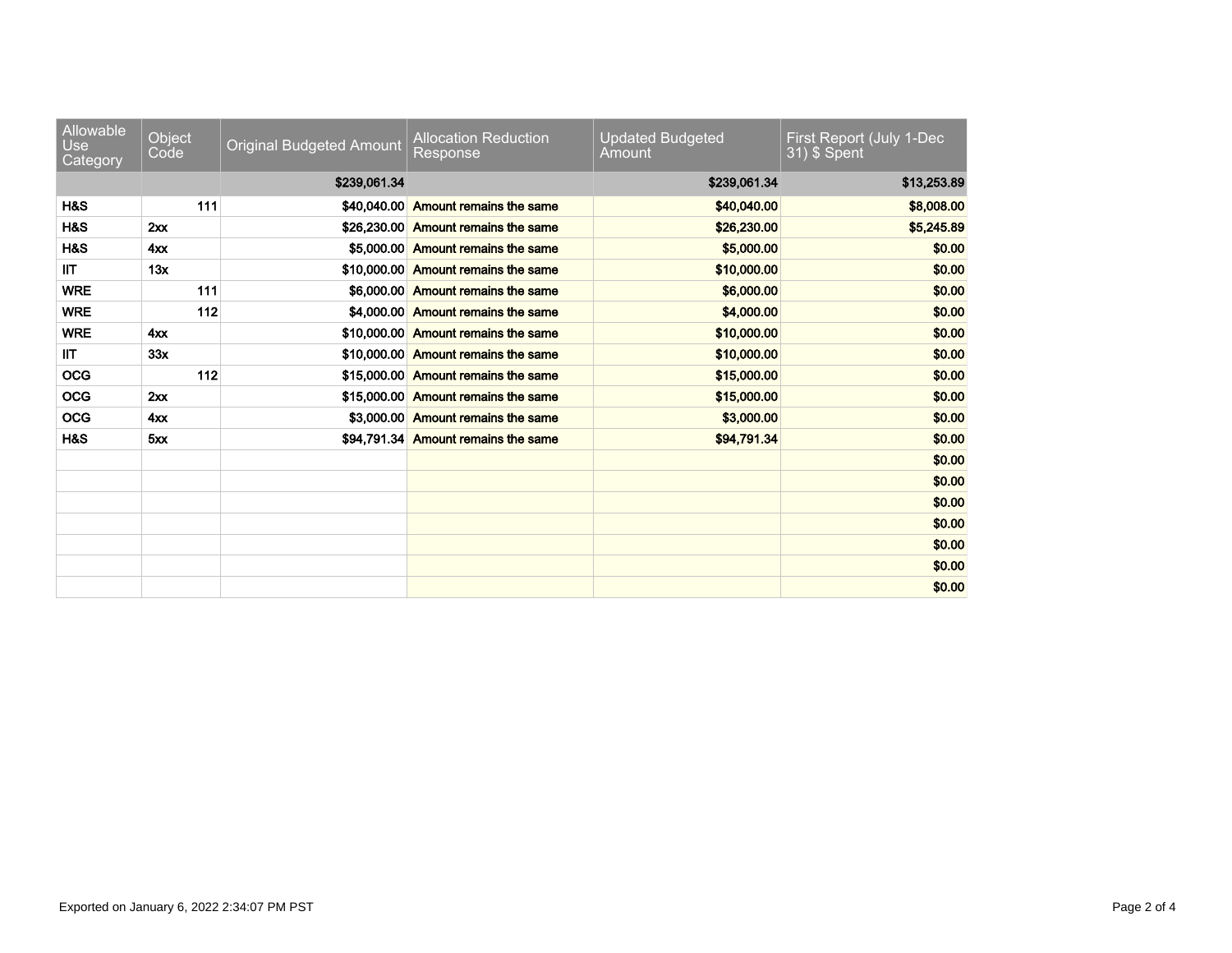| First Report (July 1-Dec 31) Notes (Optional) | Second Report Updated<br>Budget Amount (Optional) | Second Report (Jan 1-<br>March 31) \$ Spent | Second Report (Jan 1-<br>March 31) Notes<br>(Optional) | Third Report Updated<br>Budget Amount (Optional) |
|-----------------------------------------------|---------------------------------------------------|---------------------------------------------|--------------------------------------------------------|--------------------------------------------------|
|                                               | \$0.00                                            | \$22,486.11                                 |                                                        | \$0.00                                           |
|                                               |                                                   | \$12,012.00                                 |                                                        |                                                  |
|                                               |                                                   | \$7,870.70                                  |                                                        |                                                  |
|                                               |                                                   | \$2,603.41                                  |                                                        |                                                  |
|                                               |                                                   |                                             |                                                        |                                                  |
|                                               |                                                   |                                             |                                                        |                                                  |
|                                               |                                                   |                                             |                                                        |                                                  |
|                                               |                                                   |                                             |                                                        |                                                  |
|                                               |                                                   |                                             |                                                        |                                                  |
|                                               |                                                   |                                             |                                                        |                                                  |
|                                               |                                                   |                                             |                                                        |                                                  |
|                                               |                                                   |                                             |                                                        |                                                  |
|                                               |                                                   |                                             |                                                        |                                                  |
|                                               |                                                   |                                             |                                                        |                                                  |
|                                               |                                                   |                                             |                                                        |                                                  |
|                                               |                                                   |                                             |                                                        |                                                  |
|                                               |                                                   |                                             |                                                        |                                                  |
|                                               |                                                   |                                             |                                                        |                                                  |
|                                               |                                                   |                                             |                                                        |                                                  |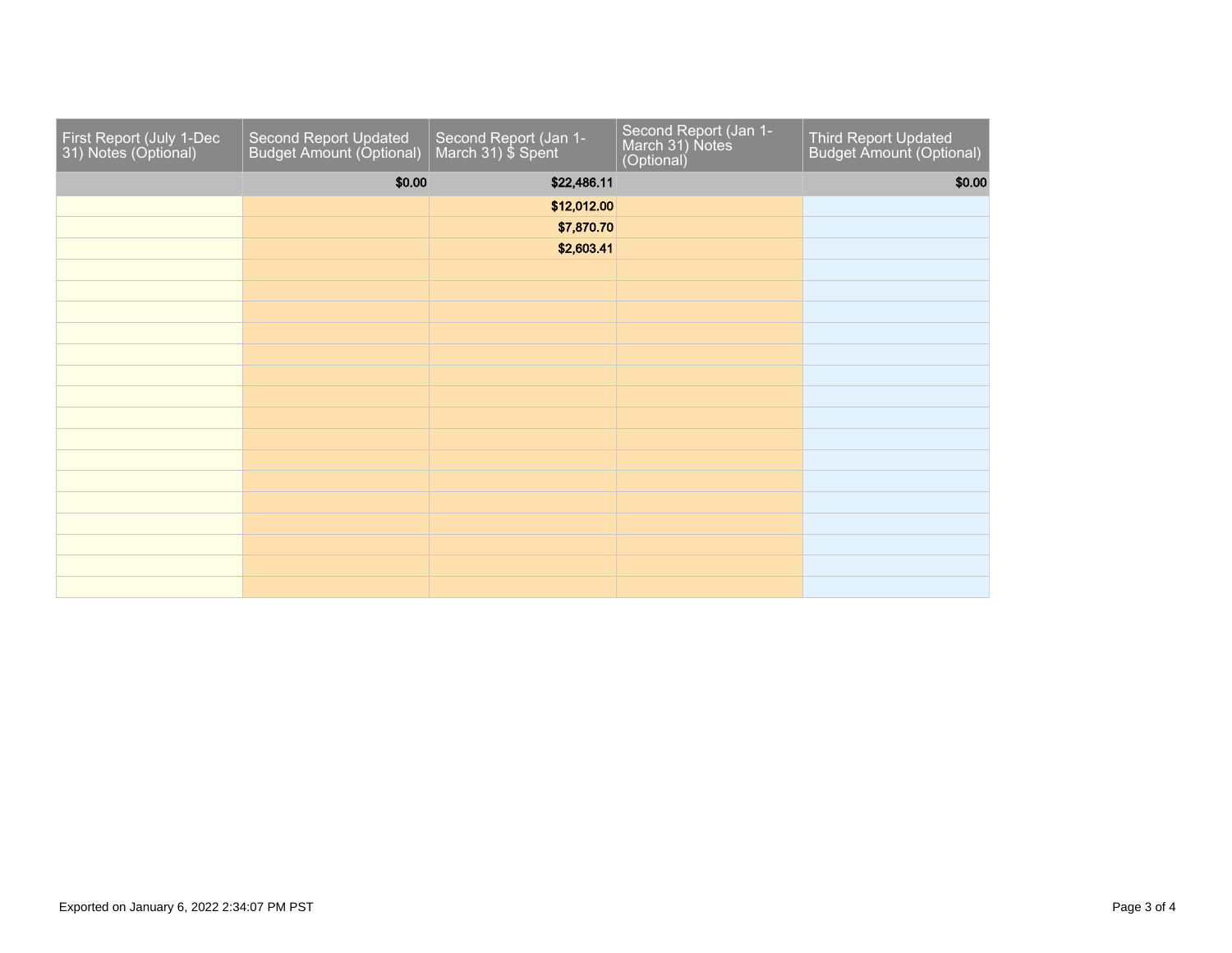| Third Report (April 1-June<br>30/Sept 30) \$ Spent | Third Report(Apr 1-Jun<br>30/Sept 30) Notes<br>(Optional | Total Spent (Autosum) | <b>Unspent Allocation</b> |
|----------------------------------------------------|----------------------------------------------------------|-----------------------|---------------------------|
| \$198,793.08                                       |                                                          | \$234,533.08          | \$4,528.26                |
| \$24,658.43                                        |                                                          | \$44,678.43           |                           |
| \$12,527.22                                        |                                                          | \$25,643.81           |                           |
| \$24.88                                            |                                                          | \$2,628.29            |                           |
|                                                    |                                                          | \$0.00                |                           |
|                                                    |                                                          | \$0.00                |                           |
|                                                    |                                                          | \$0.00                |                           |
|                                                    |                                                          | \$0.00                |                           |
| \$2,309.26                                         |                                                          | \$2,309.26            |                           |
|                                                    |                                                          | \$0.00                |                           |
|                                                    |                                                          | \$0.00                |                           |
|                                                    |                                                          | \$0.00                |                           |
| \$89,048.99                                        |                                                          | \$89,048.99           |                           |
| \$18,968.58                                        |                                                          | \$18,968.58           |                           |
| \$14,149.20                                        |                                                          | \$14,149.20           |                           |
| \$6,177.38                                         |                                                          | \$6,177.38            |                           |
| \$3,579.00                                         |                                                          | \$3,579.00            |                           |
| \$27,350.14                                        |                                                          | \$27,350.14           |                           |
|                                                    |                                                          | \$0.00                |                           |
|                                                    |                                                          | \$0.00                |                           |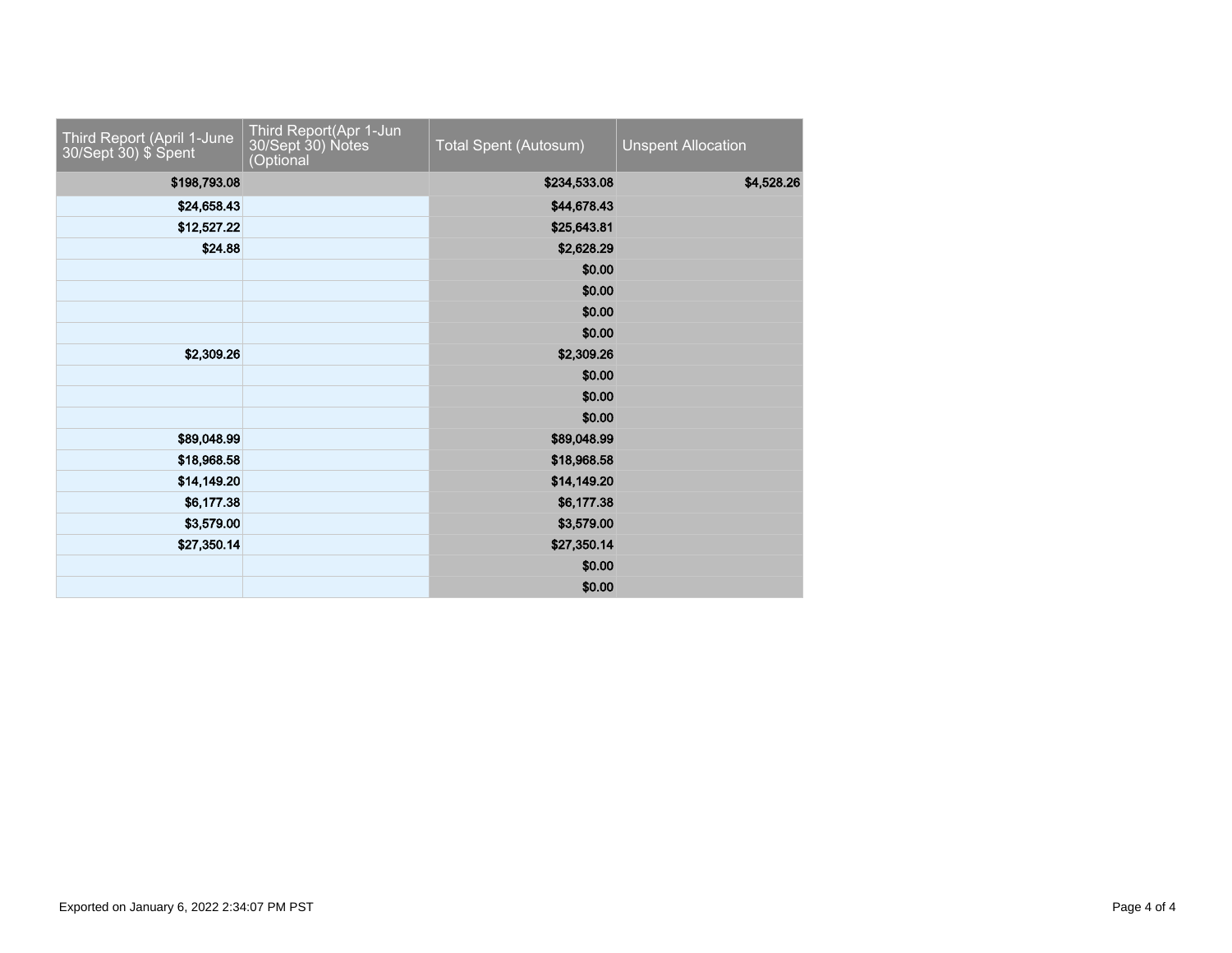# Harney County SD 3 - 2014 - Journal Questions



| <b>Reporting Question</b>                                                                                                                                                                                               | First Report (July 1-Dec 31) Response                                                                                                                                                                                                                                                         |
|-------------------------------------------------------------------------------------------------------------------------------------------------------------------------------------------------------------------------|-----------------------------------------------------------------------------------------------------------------------------------------------------------------------------------------------------------------------------------------------------------------------------------------------|
| What is changing? How are your activities contributing to the changes in<br>behavior, actions, policies, or practices you outlined in your plan and/or<br>toward the progress markers as outlined?                      | School nurse has been able to reach out to families as well as start to know our students                                                                                                                                                                                                     |
| Who is contributing to the changes you are noticing over this reporting<br>period (in whole or part, directly or indirectly, intentionally or even<br>unexpectedly)?                                                    | School nurse. She is updating records, contacting parents and increasing the efficiency of record keeping<br>and procedures                                                                                                                                                                   |
| What's the significance of the changes you are noticing?                                                                                                                                                                | Improved student services to students. The nurse is able to do more than give a child an ice pack                                                                                                                                                                                             |
| What lessons have you learned and/or any success stories (celebrations)<br>have you had so far that are important to share with other educators<br>across the state, for legislators to know, or for ODE to understand? | Being able to hire a school nurse has freed up office personnel to take care of other duties that were<br>neglected because they had to do nursing type duties before. Improved communication between buildings<br>as well as better communication with parents in regards to student health. |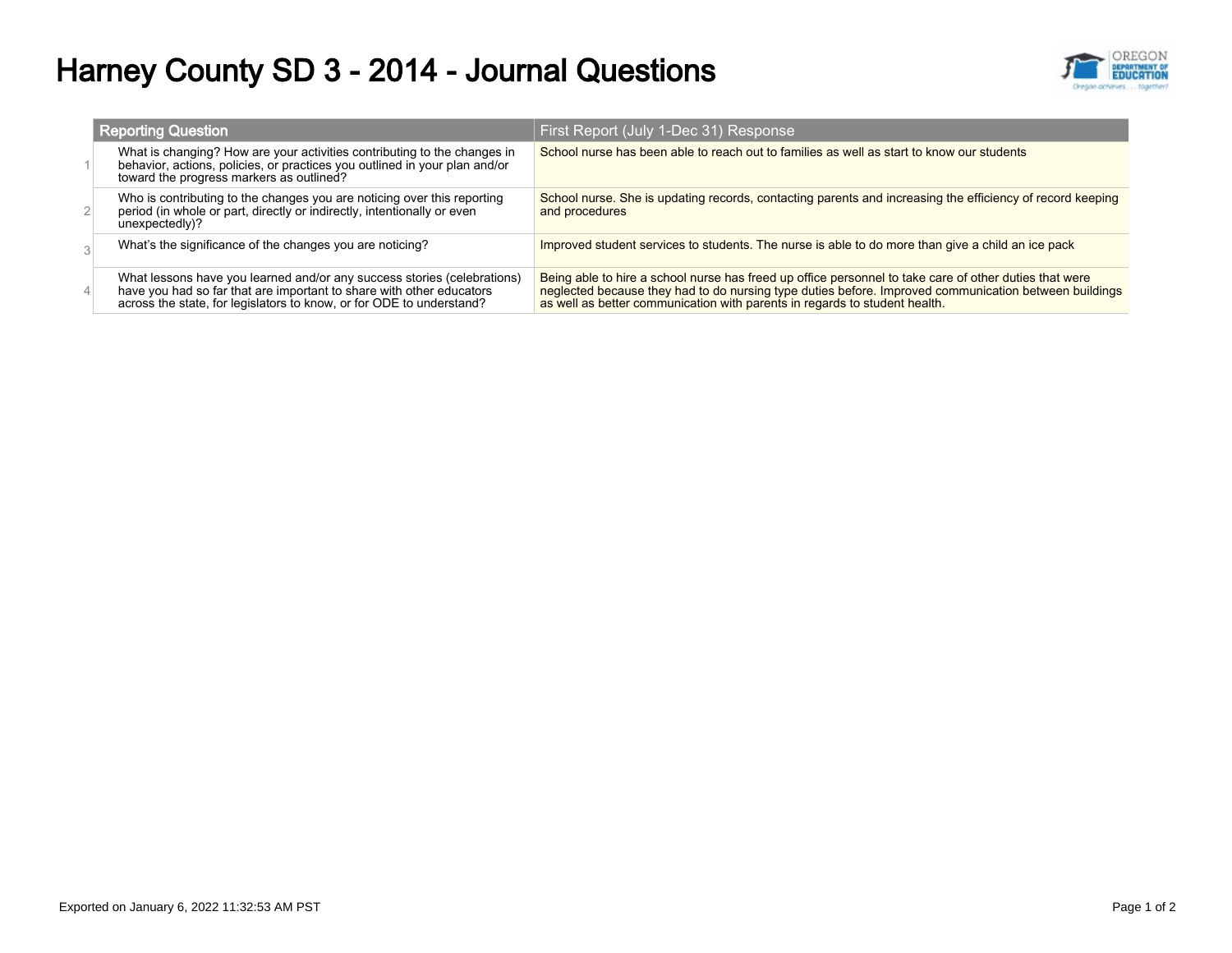| Second Report (Jan 1-March 31) Response                                                                                                                                                                                          | Third Report (April 1- June 30/Sept 30) Response                                                                                                                                                  |
|----------------------------------------------------------------------------------------------------------------------------------------------------------------------------------------------------------------------------------|---------------------------------------------------------------------------------------------------------------------------------------------------------------------------------------------------|
| School nurse has been able to improve services to students. After school activities<br>started up with additional transportation support included.                                                                               | School nursing services are improving service to students and staff. We also added a robotics club at the elementary school, which is involving more students in activities.                      |
| School nurse as well as teachers and bus drivers who are directly involved with<br>supporting after school activities.                                                                                                           | We were able to hire two school counselors finally. One of them developed our K-12<br>comprehensive counseling plan over the summer as well as purchased some curriculum to<br>use with students. |
| Continued improved safety services for students through nurse, camera system, and<br>more opportunities for our students.                                                                                                        | Services to students are increasing. Severe student behaviors seem to be on the decrease,<br>which is an excellent sign that services are working.                                                |
| It's been a rough year with the pandemic, but with the ability to have the added<br>supports, SSA funds have helped us start to return to normal as well as given us<br>personnel and resources that we did not previously have. | For us, we are celebrating the fact that we were able to hire two counselors finally. This has<br>been huge for our district. Both are the result of a grow your own model.                       |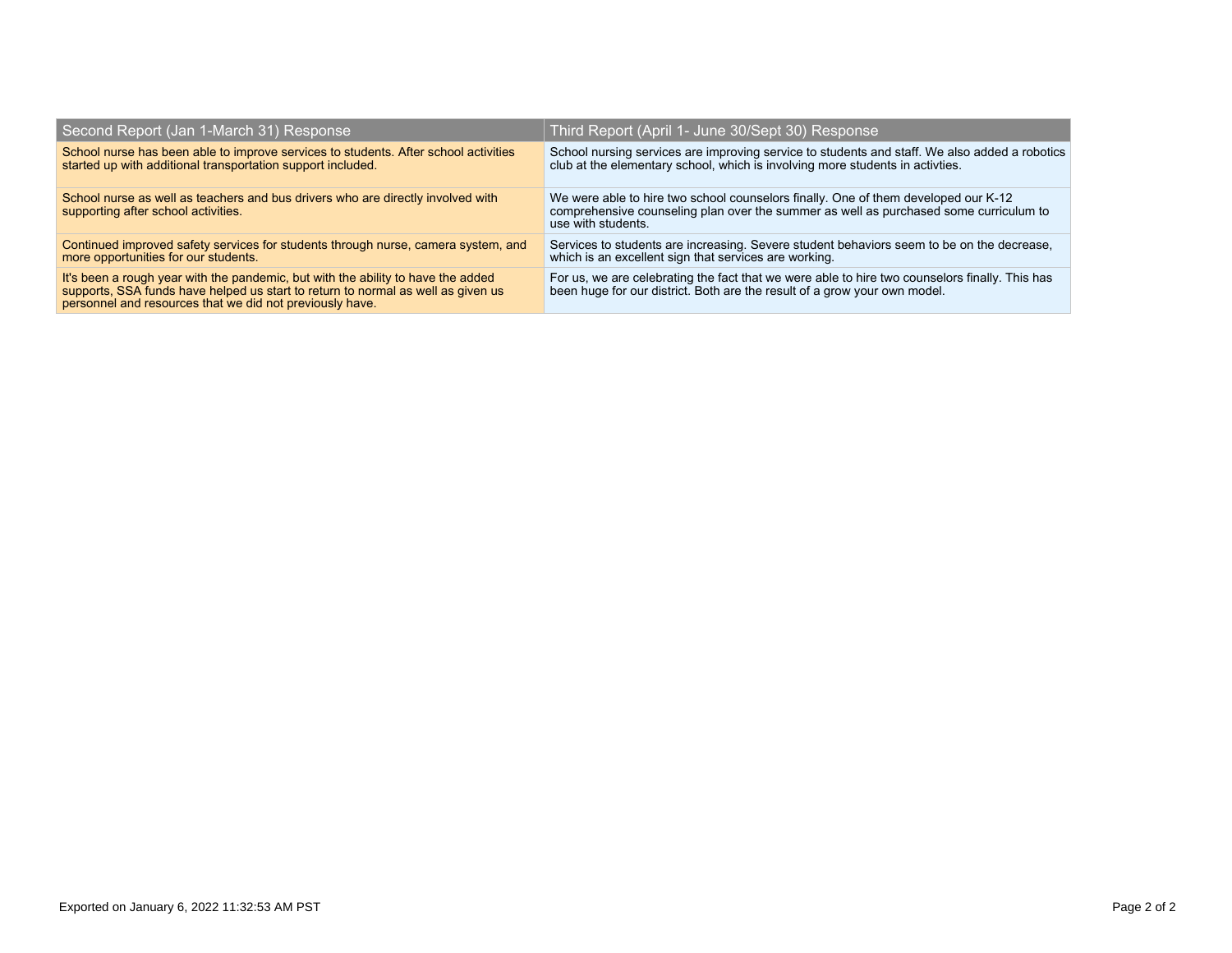## Harney County SD 3 - 2014 - Annual Questions



|                | Question                                                                                                                                                                                                                                                                                                                                                                                                                                                                                                                                    |
|----------------|---------------------------------------------------------------------------------------------------------------------------------------------------------------------------------------------------------------------------------------------------------------------------------------------------------------------------------------------------------------------------------------------------------------------------------------------------------------------------------------------------------------------------------------------|
|                | There are clear impacts from the reduction in SIA funding and from the direct efforts to<br>respond to COVID-19. While you can't fully set those aside, what is important for your<br>community, including focal student groups, families, and educators, to understand about<br>your SIA implementation efforts during the 2020-21 school year and the positive impacts that<br>have occurred? How were you able to make progress towards the goals and outcomes you<br>were aiming at with SIA funding and processes? (500 words or less) |
| $\overline{2}$ | What barriers, impediments, or challenges to your SIA implementation have you faced or<br>identified that are helpful for your community and/or state leaders to be aware of? (500<br>words or less)                                                                                                                                                                                                                                                                                                                                        |
| 3              | SIA implementation includes ongoing engagement with focal students, the families of focal<br>students, and educators. What successes and challenges, if any, have you experienced in<br>maintaining engagement? (500 words or less)                                                                                                                                                                                                                                                                                                         |
|                | Please share your professional assessment of what guided your choices and prioritization<br>efforts in the first year of SIA implementation? What stands out? Anything important or<br>surprising to report back or reflect on? How were key decisions on scaled down<br>implementation made? What impacts, if any, are helpful to name in how you navigated<br>through the last year, specifically as it relates to SIA implementation? (500 words or less)                                                                                |
| 5              | URL of webpage where your annual report is posted:                                                                                                                                                                                                                                                                                                                                                                                                                                                                                          |
| 6              | Please attach a copy of the Board Minutes to this line using the paperclip icon to the left.                                                                                                                                                                                                                                                                                                                                                                                                                                                |
|                |                                                                                                                                                                                                                                                                                                                                                                                                                                                                                                                                             |